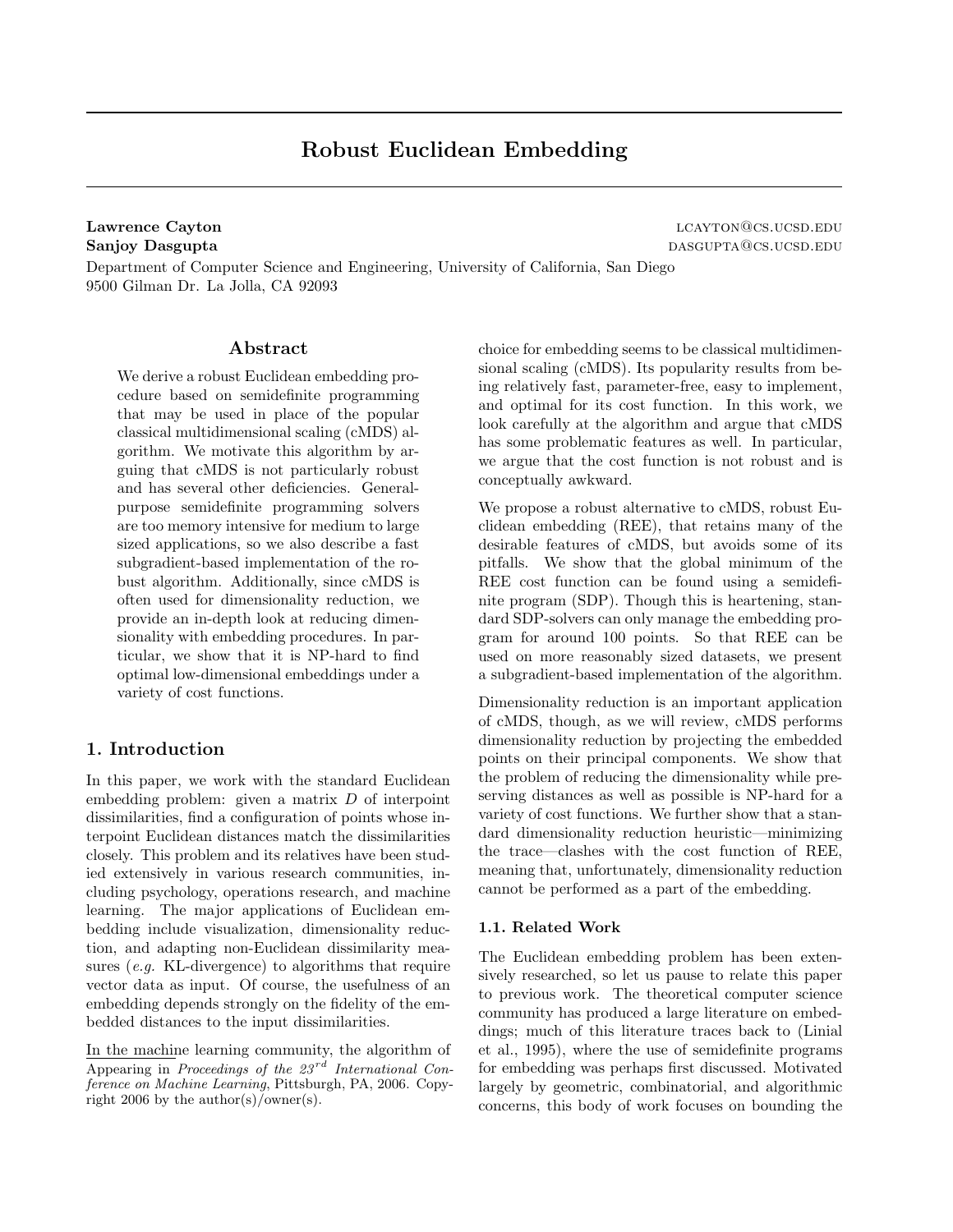distortion of embeddings between various spaces (often finite metrics and normed spaces). In contrast, this work is tailored to machine learning and is therefore focused on issues of data analysis such as cost function selection, robustness, and efficiency. The operations research and optimization communities have also investigated the Euclidean embedding problem; that line of work is described in detail in (Dattorro, 2005). The relationship of convexity and semidefinite programming to Euclidean embedding has been explored in this body of work, but our perspective on dimensionality reduction, our critique of cMDS, and our subgradient algorithm have not been previously developed. Finally, the psychometrics community has been working with multidimensional scaling for over half a century, but has mostly ignored issues of convexity and algorithmic optimality; see (Borg & Groenen, 2005) for a recent overview.

### 1.2. Organization

The paper is organized as follows. We review and critique cMDS in section 2. In section 3, we analyze several cost functions for embedding with an emphasis on robustness. In section 4 we describe the robust embedding procedure. Section 5 contains a discussion of dimensionality reduction and NP-hardness and section 6 concludes the paper with several experiments.

#### 1.3. Notation and Conventions

- Unless otherwise specified, we work only with squared dissimilarities and distances.
- $\mathbb{D}^n = \{ D \in \mathbb{R}^{n \times n} | D^{\top} = D, \text{ diag}(D) = 0 \}$  is the set of (squared) dissimilarity matrices.
- EDM<sup>n</sup> is the set of  $n \times n$  (squared) Euclidean distance matrices.
- For a matrix M,  $||M||_1 = \sum_{ij} |M_{ij}|$  and  $||M||_2$ denotes the Frobenius norm.
- The distance matrix associated with a Gram matrix  $B$  is denoted dist $(B)$  and is defined as

$$
[dist(B)]_{ij} = B_{ii} + B_{jj} - B_{ij} - B_{ji}.
$$

# 2. Classical MDS

In this section, we briefly review classical MDS and note a couple of its shortcomings. The algorithm appears in figure 1.

Let us consider cMDS as a 2-stage procedure: during the first stage (steps 1-4), the dissimilarities are embedded into Euclidean space; during the second, the dimensionality is reduced by disregarding the tail-end coordinates of X. Because the coordinate axes of X

# cMDS

input:  $D \in \mathbb{D}^n$  (dissimilarities),  $k \in \{1, \ldots, n\}$ 

- 1. Set  $B := -\frac{1}{2} H D H$ , where  $H = I \frac{1}{n} \mathbf{1} \mathbf{1}^\top$  is the centering matrix.
- 2. Compute the spectral decomposition of  $B: B =$  $U \Lambda U^\top.$
- 3. Form  $\Lambda_+$  by setting  $[\Lambda_+]_{ij} := \max{\Lambda_{ij}, 0}.$
- 4. Set  $X := U \Lambda_+^{1/2}$ .
- 5. Return  $[X]_{n \times k}$ .



are aligned with the eigenvectors of  $XX^{\top}$ , the dimensionality reduction stage is performing principal components analysis. We focus on the embedding stage of cMDS.

Classical MDS is based on a well-known characterization of Euclidean distance matrices (EDMs):

D is an Euclidean distance matrix if, and only if,  $B = -\frac{1}{2} H D H$  is positive semidefinite (PSD).

In such cases, this matrix  $B$  is the Gram (innerproduct) matrix for a configuration with interpoint distances D. Given an EDM as input, cMDS converts it to the corresponding Gram matrix  $B$  using the above characterization (*i.e.* it sets  $B = -\frac{1}{2} H D H$ ) and then decomposes it to get a configuration of points.

This reconstruction is perfect for EDMs, but what if D is not Euclidean? Then the goal of cMDS is to find an EDM  $D^*$  that approximates it well. Finding this  $D^*$ —*i.e.* projecting D onto EDM<sup>n</sup>—is the core of the embedding problem; once it is found, we may easily recover the corresponding configuration. Classical MDS performs this projection in a round-about way: it takes  $B = -\frac{1}{2}HDH$ , which will not be positive semidefinite, and projects it onto the cone of positive semidefinite matrices (step 4). In other words, rather than directly projecting  $D$  onto  $\mathbb{EDM}^n$ , cMDS maps  $D$  to a matrix of similarities,  $B$ , and projects it onto the PSD cone. Figure 2 depicts this process.

The optimization problem being solved by cMDS is  $\min_{D^* \in \mathbb{EDM}^n} ||HDH - HD^*H||_2^2$ . We will discuss this cost function in more detail in the next section.

There are a couple of shortcomings of cMDS that make it unappealing for some machine learning tasks. First, it is difficult to handle the case when some of the dissimilarities are unavailable. Second, one cannot explicitly down-weight the error on some dissimilarities.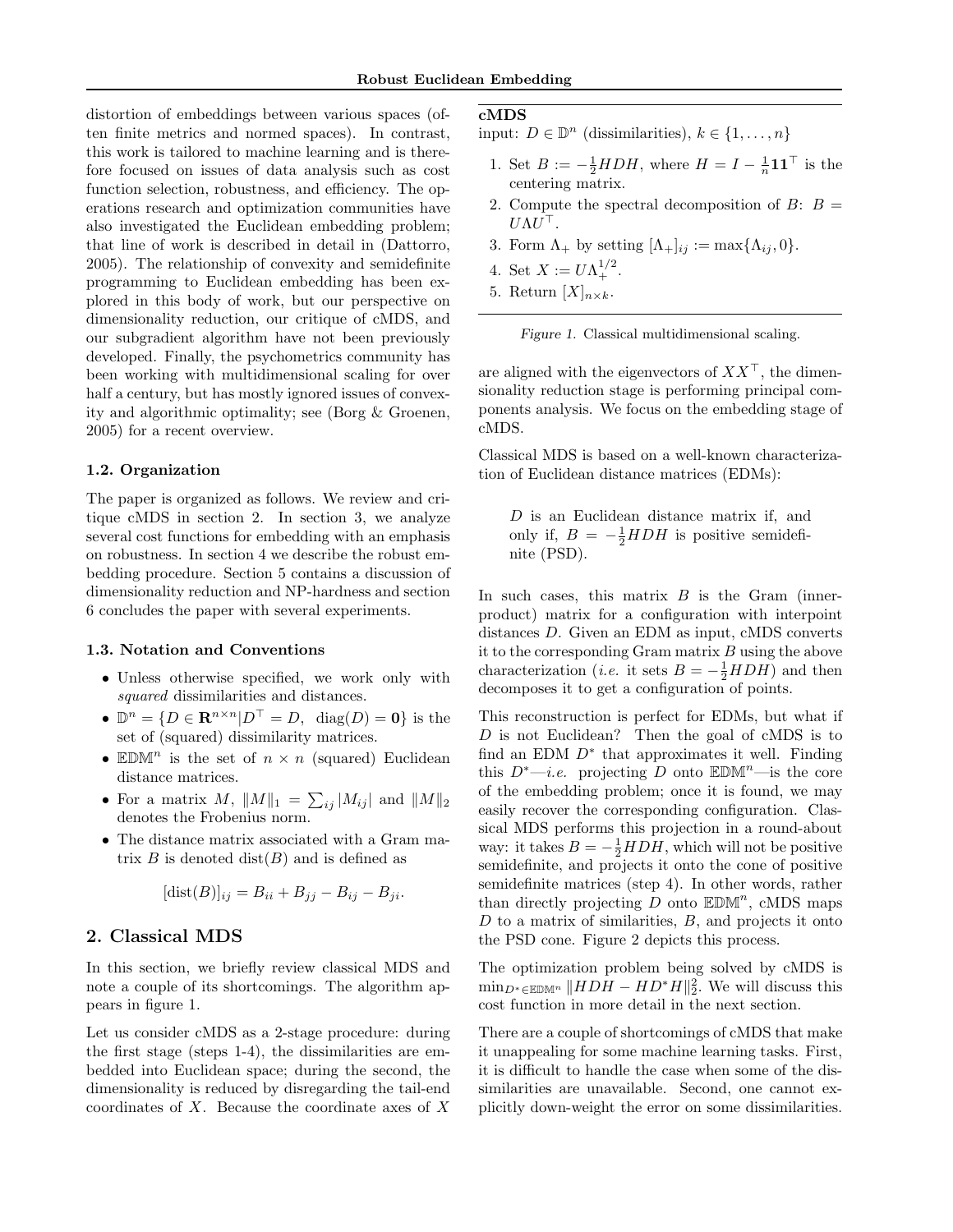

Figure 2. The cMDS projection of D onto the EDM cone.

This functionality is useful in applications where some dissimilarities are unimportant, or are very rough estimates. For example, Isomap is an application of cMDS in which the large distances are often crude estimates, but the small distances are treated as accurate.

# 3. Cost Functions for Embedding

The cost function of classical MDS is

$$
f(D^*) = ||HDH - HD^*H||_2^2 \tag{1}
$$

with domain  $\mathbb{EDM}^n$ . In this section, we discuss this cost function and several similar ones from a robustness perspective. We also briefly remark on some conceptual problems with the cMDS cost function.

### 3.1. Robustness

The robustness of a statistic concerns how well it can tolerate a few noisy points (Huber, 1981). More precisely, suppose that the distribution of interest is  $P$  and that there is a noise process modelled by  $\mathcal{P}_e$ . Then, the robustness of a statistic relates to how much it changes relative to  $\epsilon$  for a sample drawn from  $(1 - \epsilon)\mathcal{P} + \epsilon \mathcal{P}_e$ . Here, we mean robustness in a similar, though less formal, spirit. We are interested in the effect of a small number of noisy entries in the input on the resulting configuration. That is, suppose that  $D$  is a Euclidean distance matrix, but a few of its entries are corrupted by a noise process. How does the embedding compare to the true underlying configuration?

We take a first step towards robustness by simply changing the norm of the cost function of cMDS (1). The  $\ell_2$ -norm is known to be sensitive to outliers; for example, the poor robustness properties of the mean are closely related to the behavior of the  $\ell_2$ -norm. So, we simply substitute the  $\ell_1$ -norm for the  $\ell_2$ -norm in (1), yielding

$$
f(D^*) = \|HDH - HD^*H\|_1.
$$
 (2)

Even though the  $\ell_1$ -norm is generally more robust than the  $\ell_2$ , this particular cost function is still quite sensitive to noise. We now show that the HDH transformation is a second aspect of the cMDS cost function that makes the procedure not robust. The terms of HDH are

$$
[HDH]_{ij} = D_{ij} - \frac{1}{n} \sum_{i} D_{ij} - \frac{1}{n} \sum_{j} D_{ij} + \frac{1}{n^2} \sum_{ij} D_{ij}.
$$

Consider what happens if we take an EDM D and form another matrix  $E$  which is identical to  $D$  except the the dissimilarity between k and l is incremented by  $\delta$ . Though only two terms differ between  $D$  and  $E$  (the  $kl$ -th term and the  $lk$ -th), all  $n^2$  terms between  $HDH$ and HEH differ. In particular,

$$
[HEH]_{ij} - [HDH]_{ij} =
$$
  

$$
\begin{cases} \delta(1 - 1/n)^2 & \text{if } (i, j) = (k, l) \\ \delta(1/n^2 - 1/n) & \text{if } i = k \text{ or } j = l \\ \delta(1/n^2) & \text{otherwise.} \end{cases}
$$

To summarize, the  $kl$ -th and  $lk$ -th terms are modified by  $\Theta(\delta)$ , the terms in the k-th and l-th columns and rows are modified by  $\Theta(\delta/n)$ , and the rest of the terms by  $\Theta(\delta/n^2)$ . The noise is spread throughout the matrix, even though the only terms of  $B = -\frac{1}{2}HDH$  that bear on  $D_{kl}$  are  $B_{kk}$ ,  $B_{ll}$ ,  $B_{kl}$ , and  $B_{lk}$ . Put differently, though the noise occurs only on a single dissimilarity, it contaminates the entire matrix  $B$  at varying levels.

The result of this discussion is that we need to change the cost function so that it does not use the HDH transformation. The natural choice is

$$
f(D^*) = ||D - D^*||_1,\t\t(3)
$$

which is the cost function that we work with for the remainder of this paper. In section 4 we give an embedding algorithm optimizing (3). We demonstrate the described contamination effects in the experiments.

#### 3.2. Other Cost Function Issues

Besides the issues just discussed, the  $\frac{1}{2}HDH$  transform is conceptually a bit curious. The transformation makes sense when  $D$  is truly Euclidean, but is not obviously principled for  $D \notin \mathbb{EDM}^n$ . For  $D \notin \mathbb{EDM}^n$ , the cMDS cost function is awkward to interpret; it suggests that  $-\frac{1}{2}HDH$  is a noise-corrupted version of the true Gram matrix  $B^*$ . Yet, the input to cMDS is  $D$ , so it seems more natural to assume that  $D$  is noise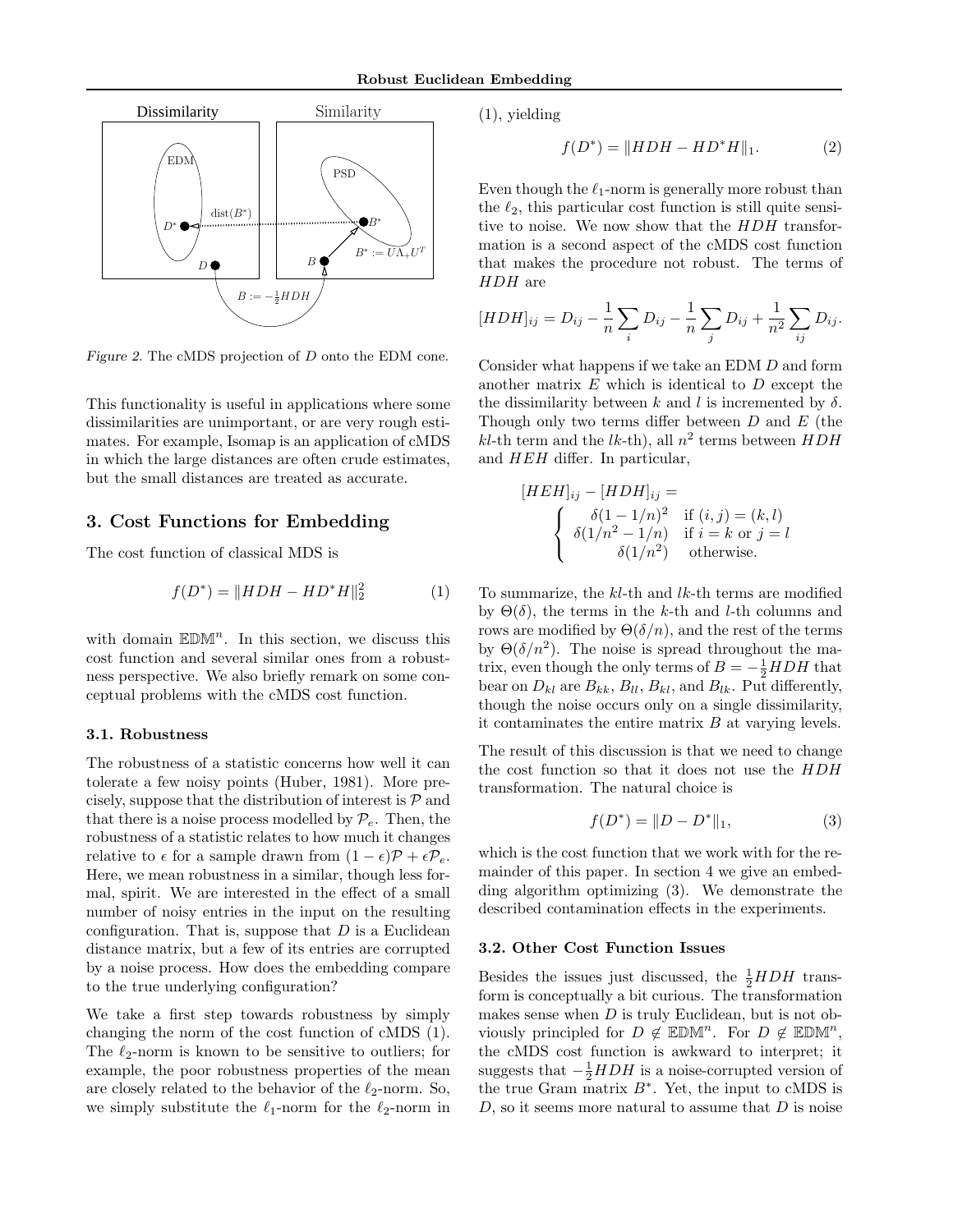corrupted—*i.e.*  $||D-D^*||_2$  seems better grounded conceptually. Moreover, though the set of mean-centered Gram matrices and the set of EDMs are in one-to-one correspondence,<sup>1</sup> optimizing  $\|HDH - HD^*H\|_2$  is not equivalent to optimizing  $||D - D^*||_2$  (Dattorro, 2005).

Future analysis notwithstanding, the cost function of cMDS seems like it is essentially a convenient approximation to  $||D - D^*||_2$  that can be solved optimally and relatively quickly. Because of numerous advances in convex optimization since the invention of cMDS,  $||D - D^*||_p$  can now be solved optimally for some values of p; (Gaffke & Mathar, 1989; Glunt et al., 1990) develop an interesting alternating projection algorithm for  $p = 2$ . Here we show how  $||D - D^*||_1$  can be minimized using a semidefinite program.

# 4. Robust Euclidean Embedding

In this section, we show how to find an embedding using the robust cost function developed in the last section. Specifically, we show that the cost function can be optimized using a semidefinite program (SDP). Since general-purpose SDP solvers are unable to handle datasets with more than a hundred points or so, we also present a fast subgradient method for optimizing the robust cost function. We refer to the embedding algorithm developed for the robust metric as Robust Euclidean Embedding (REE).

Again, the optimization problem to be solved by REE is min<sub>D<sup>∗</sup>∈EDM<sup>n</sup>  $||D - D^*||_1$ . We generalize this slightly</sub> to a weighted cost function:

$$
\min_{D^* \in \mathbb{EDM}^n} \sum_{ij} W_{ij} |D_{ij} - D^*_{ij}|.
$$
 (4)

We now show that, like the cMDS cost function, we can solve this one optimally.

#### 4.1. Semidefinite Program Formulation

Semidefinite programs has proved useful in a number of recent machine learning applications because of the equivalence of Gram matrices and positive semidefinite matrices. Here, we show that the robust optimization problem (4) is easily formulated as a SDP. The program follows.

$$
\begin{array}{ll}\n\min_{\xi,B} & \sum_{ij} W_{ij} \xi_{ij} \\
\text{subject to:} & -\xi_{ij} \le D_{ij} - [\text{dist}(B)]_{ij} \le \xi_{ij} \quad \forall i, j; \\
& \sum_{ij} B_{ij} = 0; \\
& B \succeq 0; \\
& \xi_{ij} \ge 0 \quad \forall i, j.\n\end{array}
$$

In the program, W is a user-specified matrix of weights,  $\xi$  is the error matrix, and B is the Gram maweights,  $\xi$  is the error matrix, and *B* is the Gram ma-<br>trix. The term  $\sum_{ij} B_{ij} = 0$  is a regularization constraint that removes the degree of freedom caused by the translation invariance of the problem. Once the program is solved, the corresponding configuration of points is  $X = U\Lambda^{1/2}$ , where  $U\Lambda U^{\top}$  is the spectral decomposition of B.

There are a number of SDP-solvers available that can solve the above program. Our experiments were conducted using SDPT3 (Toh et al., 1999). However, general purpose SDP-solvers are too memory intensive for even modestly sized programs. We found that SDPT3 could only handle the REE program when  $n \approx 100$  or less. To handle larger problem sizes, we implemented a fast first-order method, as we now describe.

#### 4.2. A Subgradient Algorithm

The program for robust embeddings has a nondifferentiable cost function and nonlinear constraints, so we cannot hope to solve the program using a standard gradient descent procedure. With a *subgradient* in place of a gradient, and a projection woven into each iteration, however, we can solve the program.

A subgradient of a (potentially non-differentiable) convex function  $f$  at  $x$  is any function  $g$  satisfying

$$
f(y) \ge f(x) + g(x)(y - x)
$$

for all y. We can use a subgradient to minimize a convex function much like gradients are used to optimize differentiable functions.

Since our variable  $B$  is constrained to be positive semidefinite, we must project it back into the positive semidefinite cone with each update we make. The procedure is straightforward: we update the Gram matrix by sliding along the subgradient, then project the updated matrix back onto the positive semidefinite cone. We repeat this process until the algorithm converges to a good solution.

A subgradient for  $\sum_{ij} W_{ij} |D_{ij} - [\text{dist}(B)]_{ij}|$  is

$$
[G(B)]_{ij} = \n\begin{cases} W_{ij}\mathbf{I}([\text{dist}(B)]_{ij} < D_{ij}) & \text{if } i \neq j; \\ \sum_k W_{ik}\mathbf{I}([\text{dist}(B)]_{ik} > D_{ik}) & \text{if } i = j. \end{cases}
$$

(I denotes the indicator function returning 1 or  $-1$ .)

Subgradient methods require a step size parameter; there are some standard choices for which convergence to an optimal solution is guaranteed (Bertsekas, 1999). We found that  $\alpha_i = \frac{c}{\sqrt{i}}$  worked well in experiments.

<sup>&</sup>lt;sup>1</sup>The characterization of EDMs in terms of positive semidefinite matrices, mentioned in section 2, gives the correspondence.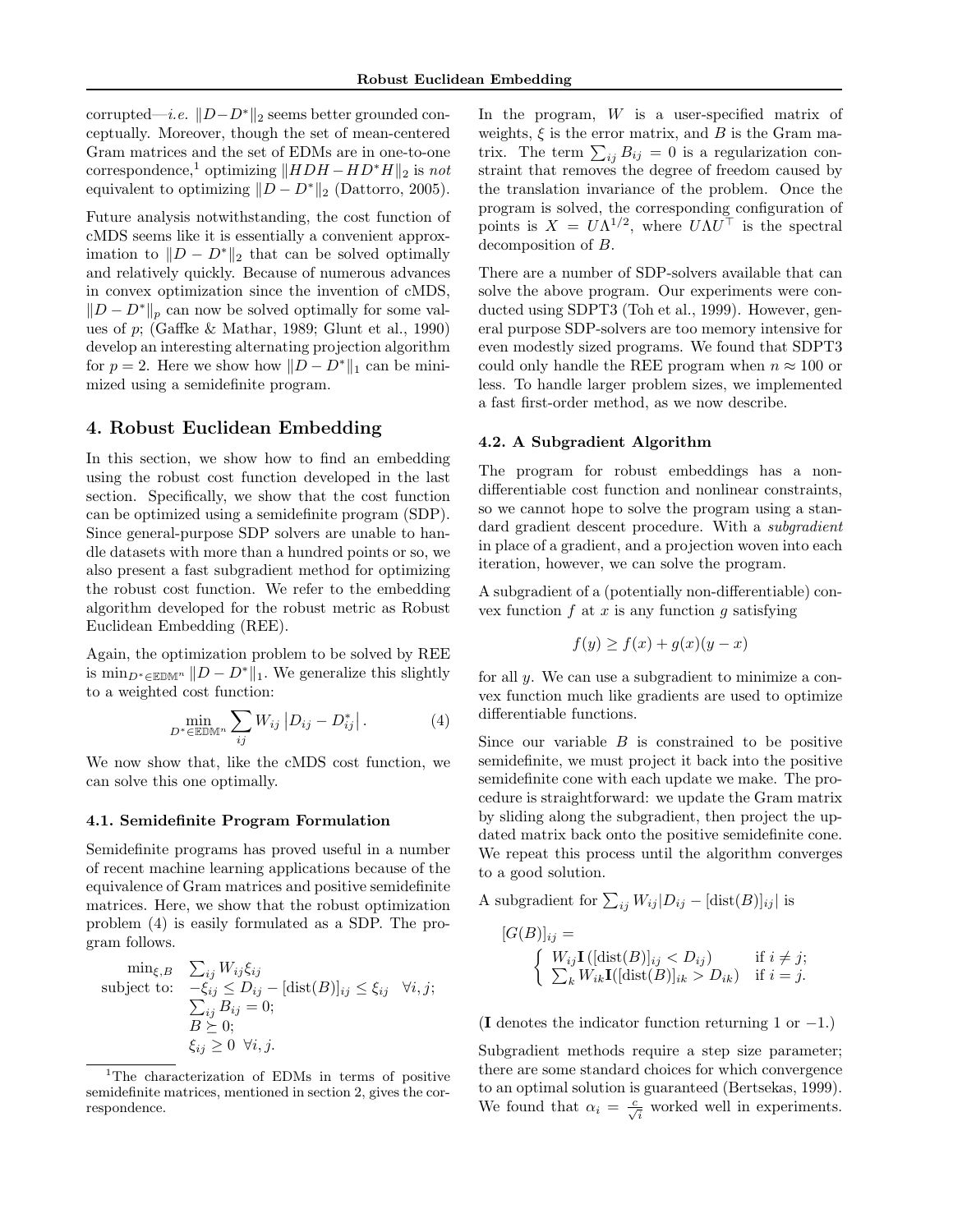#### Robust Euclidean Embedding

(subgradient implementation) input: D,  $W \in \mathbf{R}^{n \times n}$ 

- 1. Set  $B^0 \in \mathbf{R}^{n \times n}$  randomly.
- 2. for  $k = 1, 2, \ldots$ 
	- Set  $B := B^{k-1} \alpha_k G(B^{k-1}).$
	- Spectrally decompose  $B: B = U\Lambda U^{\top}$ .
	- Set  $[\Lambda_+]_{ij} := \max{\{\Lambda_{ij}, 0\}}$ .
	- $\bullet\;\;B^k:=U\Lambda_+U^\top.$
- 3. Pick k minimizing  $\left(\sum_{ij} W_{ij} | D_{ij} \text{dist}(B^k)\right)$ ´ .
- 4. Return  $X := U\Lambda^{1/2}$ , where  $U\Lambda U^{\top}$  is the spectral decomposition of  $B^k$ .

Figure 3. A subgradient algorithm for robust embedding.

The subgradient-based algorithm for robust embedding is shown in figure 3.

### 4.3. Comparison with Classical MDS

The REE algorithm improves upon classical MDS in several ways. First, it does not rely upon a conceptually awkward transformation that increases sensitivity to noise. The use of the  $\ell_1$  metric in the cost function further bolsters the new algorithm's robustness. We show some simple experiments in section 6 that illustrate the differences in robustness.

The robust embedding algorithm is also substantially more flexible because it can handle non-uniform weighting schemes on the cost function. If some  $D_{ij}$ is unavailable, we can set  $D_{ij}$  to an arbitrary value and set the weight  $W_{ij}$  to zero. If some of the  $D_{ij}$  are cruder estimates than others, we can explicitly down weight the error on those elements.

The cost of using REE is time complexity: each iteration of the subgradient algorithm requires  $O(n^3)$  computations, whereas cMDS requires  $O(n^3)$  total computations.

### 4.4. Speedups

Sampling techniques may be used to speed REE up dramatically. In particular, we may use the Nyström method to obtain a fast approximation to the robust embedding algorithm. The idea of the Nyström method is to embed only a small submatrix of the dissimilarity matrix using the robust embedding algorithm, then embed the rest of the matrix using a simple formula based on the eigenvalues of the Gram matrix found by the embedding procedure. Details of the Nyström method as applied to cMDS can be found in (de Silva & Tenenbaum, 2004; Platt, 2005) and can be easily adjusted for REE.

# 5. Dimensionality Reduction

Often, an embedding is used for visualization or another application that requires the configuration to be low-dimensional. We have ignored the issue of dimensionality up until now; indeed the dimensionality of the configuration found by the robust procedure is often quite high. In this section, we focus on finding an optimal Euclidean embedding in k-dimensional space.

As we noted in section 2, classical MDS finds an embedding and then reduces the dimensionality via principal components analysis (PCA). Though we could use PCA in conjunction with REE as well, it would be preferable to take the desired dimensionality into account when performing the embedding. If we use PCA after the embedding, the resulting configuration is not guaranteed to be optimal for the REE cost function.

We show that one cannot hope to find a lowdimensional embedding that optimizes the REE cost function because it is a NP-hard problem. We generalize this hardness result to a wide variety of cost functions, including  $||D - D^*||_2$ . We further show that a popular rank reduction technique clashes with the REE program.

#### 5.1. Hardness of Low-Dimensional Embedding

Here is the problem we start with. Note that we work with dissimilarities that are *not* squared in this section.

 $\ell_1$  Euclidean Embedding *Input:* A dissimilarity matrix  $D = (d_{ij})$ . *Output:* An embedding into the line:  $x_1, x_2, \ldots \in \mathbb{R}$ *Goal:* Minimize  $\sum_{i,j} |d_{ij} - |x_i - x_j|$ .

We show that this problem is NP-hard by reducing from a variant of not-all-equal 3SAT. Other hardness results (Håstad et al., 1998; Saxe, 1979) apply only to a  $\ell_{\infty}$  distortion measure, that is, max<sub>i,j</sub>  $|d_{ij} - x_i - x_j|$ , which is not as appealing in statistical applications because it places complete trust in every dissimilarity coefficient. (Dhamdhere et al., 2004) investigates embedding under average-case distortion, but uses a different cost function than ours and only considers non-contracting embeddings—*i.e.* embeddings whose interpoint distances are at least as large as the input dissimilarities. Though they demonstrate a hardness result, their problem setup is substantially different from ours.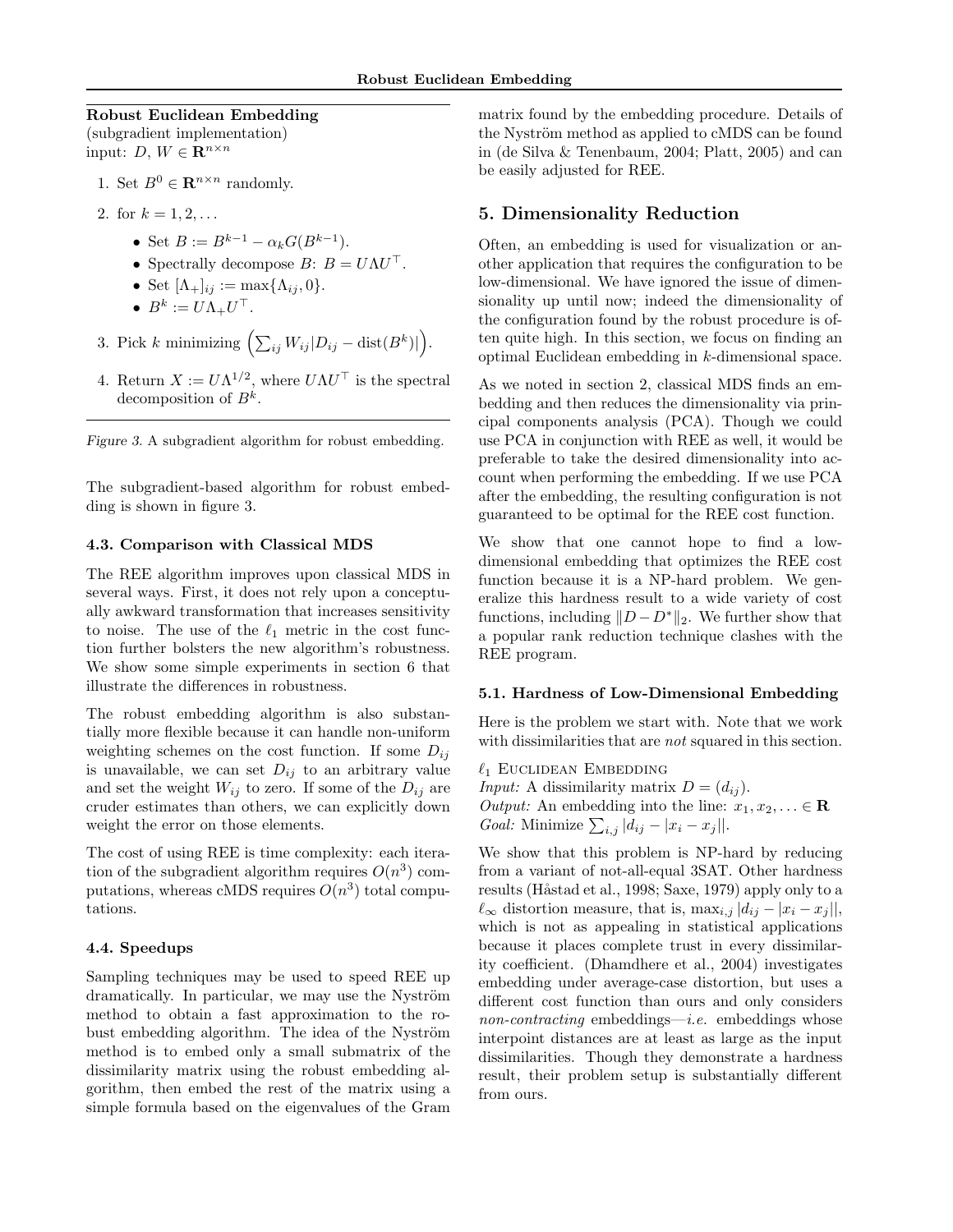We reduce from the following problem. Restricted NAE 3SAT

Input: A Boolean formula in 3CNF, such that each clause has exactly three literals, and each pair of literals appears together in at most one clause.

Question: Is there an assignment to the variables such that each clause has either one or two satisfied literals?

Here is the reduction: we are given an instance

 $\phi(x_1, x_2, \ldots, x_n) = C_1 \wedge C_2 \wedge \cdots \wedge C_m$ 

of RESTRICTED NAE 3SAT. Assume without loss of generality that no clause contains both a literal and its negation. We will now construct an instance of  $\ell_1$ EUCLIDEAN EMBEDDING, and show that there is some  $C^* = \text{poly}(n)$  such that

If  $\phi$  is NAE-satisfiable, then there is an embedding of cost  $\leq C^*$ ; otherwise the best embedding has cost at least  $C^* + 1/4$ .

The embedding problem has  $M+2n$  points: two points per variable, called  $x_i$  and  $\overline{x}_i$ , and M additional points  $A_1, \ldots, A_M$  (where  $M = 64n^2(C^* + 1/4)$ ).

Define (symmetric) distances between them as follows:

- $d(A_i, A_j) = 0$  for all  $i, j$
- $d(A_i, x_j) = d(A_i, \overline{x}_j) = 1/2$  for all  $i, j$
- $d(x_i, \overline{x}_i) = 1$  for all i
- If two literals appear together in a clause, the distance between them is 1 (note: any pair of literals appears together in at most one clause).
- All other interpoint distances are  $3/4$ .

Claim 1. If  $\phi$  is NAE-satisfiable, there is an embedding with cost  $C^* = n(n-1) - m/4$ .

Proof: This can be seen by placing positive literals at  $1/2$  and negative literals at  $-1/2$ .  $\Box$ 

Claim 2. If  $\phi$  is not NAE-satisfiable, then any embedding has cost at least  $C^* + 1/4$ .

Proof: (Sketch: details are in the full version of the paper.) Briefly, we assume without loss of generality that in the embedding, the origin coincides with the median of the  $A_i$ . If the embedding has cost less than  $C^* + 1/4$ , the following can be established in sequence:

- 1. All the  $A_i$  must lie within  $\frac{1}{32n^2}$  of the origin;
- 2. Each  $x_i$  must lie within  $\frac{1}{16n^2}$  of  $1/2$  or  $-1/2$ ;
- 3. There must be *n* literals near  $1/2$  and *n* near −1/2, and neither of these two clusters can contain both a literal and its negation.

The corresponding assignment then NAE-satisfies the original formula. ¤

# 5.1.1. Other Cost Functions

The hardness result can be extended to distortion The nardness result can be extended to distortion<br>functions of the form  $\sum_{i,j} g(f(d_{ij}) - f(|x_i - x_j|))$  We assume that  $f, g$  are

- 1. symmetric;
- 2. monotonically increasing in the absolute values of their arguments;
- 3. Lipschitz on [0, 1] with constant  $\lambda_U$ , that is, for  $x, y \in [0, 1], |f(x) - f(y)| \leq \lambda_U |x - y|$ ; and
- 4. similarly lower-bounded: for some  $\lambda_L > 0$ , for any  $x, y \in [0, 1], |f(x) - f(y)| \geq \lambda_L |x - y| \max\{x, y\}.$

Notice that  $f(x), g(x) \in \{x, x^2\}$  satisfy these conditions with  $\lambda_U = 2, \lambda_L = 1$ , meaning that  $||D - D^*||_1$ and  $||D - D^*||_2$  are both hard to minimize over onedimensional embeddings. The details of the reduction are deferred to the full paper.

#### 5.2. Trace Heuristic

Though the previous hardness result is new, it is well known that rank constraints are not convex and hence cannot be introduced into SDPs. A popular and often effective heuristic is to append a weighted trace term on to the cost function. The weighted trace function is the convex envelope of the rank—i.e. it is the best convex underestimate of the rank function, which is why it may aid in rank reduction.

We replace the cost function defined previously with we replace the cost function defined previously with<br>min  $\sum_{ij} W_{ij} \xi_{ij} + \rho \cdot \text{trace}(B)$ , where  $\rho$  is parameter that is adjusted manually to achieve the desired rank of B. When we experimented with the trace heuristic, we observed the following curious behavior.

- When  $\rho \leq n$ , the trace factor did not affect the rank of B.
- When  $\rho > n$ , the SDP solver would return the zero-rank trivial matrix  $B = 00^\circ$ .

When  $\rho \leq n$ , the trace term does not seem to be weighted heavily enough to have a substantial effect on the program. We analyze the dual to explain the behavior of the SDP when  $\rho > n$ . The dual is

$$
\begin{array}{ll}\n\text{max} & \sum_{ij} D_{ij} S_{ij} \\
\text{subject to:} & S_{ij} \in [-1, +1] \text{ for } i \neq j; \\
& S1 = \rho 1; \\
& S \succeq 0.\n\end{array}
$$

The objective of the solver is to find a weighting S of the non-negative dissimilarities  $D$  subject to the constraints. If we were to remove the last two constraints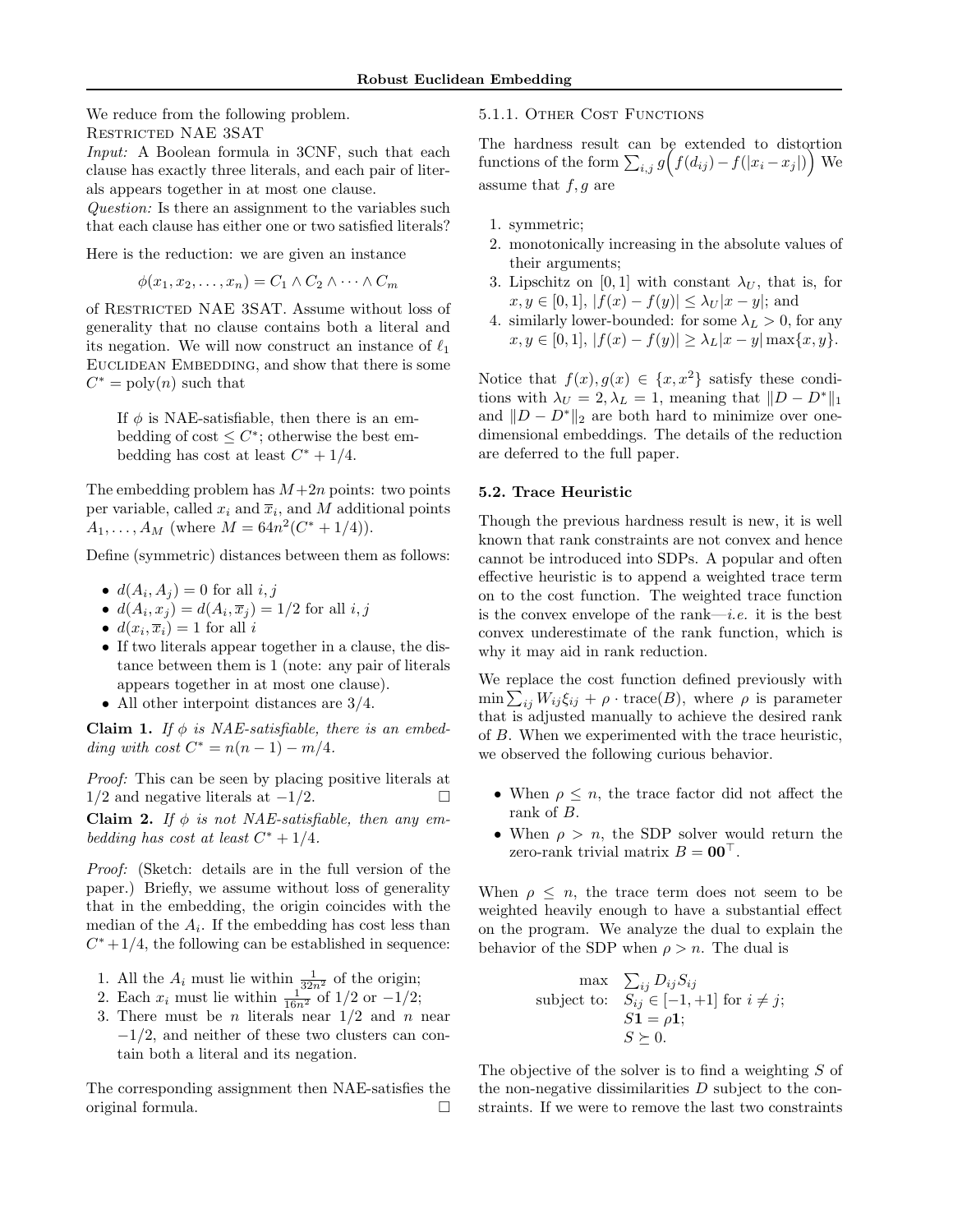

Figure 4. The error residual matrices for embeddings found by various algorithms. Darker shades indicate higher error.

 $(S1 = \rho 1$  and  $S \succeq 0)$ , we could trivially solve the program by setting  $S_{ij} = 1$  for all  $i \neq j$  and  $S_{ii}$  arbitrarily (the setting of  $S_{ii}$  does not affect the cost function since  $D_{ii} = 0$ ). The behavior of the full program whenever  $\rho \geq n$  is essentially the same: the cost function is maximized by setting  $S_{ij} = 1$  for  $i \neq j$ , and, with  $S_{ii}$  set to  $\rho - (n-1)$ , the PSD constraint and the row-sum constraints are satisfied. Note that this setting depends on  $\rho \geq n$ ; otherwise, the S described will not be PSD.

What does this analysis imply for the primal? Recall that the primal has the constraint

$$
-\xi_{ij} \le D_{ij} - [\text{dist}(B)]_{ij} \le \xi_{ij}.
$$
 (5)

We need both inequalities so that  $\sum_{ij} \xi_{ij}$  equals  $||D$  $dist(B)\|_1$ . Analysis of the dual variables reveals that when  $S_{ij} = 1$  for all  $i \neq j$ , the Lagrange multipliers that enforce the  $D_{ij} - [\text{dist}(B)]_{ij} \leq \xi_{ij}$  inequalities are all equal to zero. This means that the only constraints on  $\xi_{ij}$  are  $D_{ij} - [\text{dist}(B)]_{ij} \geq -\xi_{ij}$  and  $\xi_{ij} \geq 0$ . We on  $\zeta_{ij}$  are  $D_{ij} - [\text{dist}(B)]_{ij} \ge -\zeta_{ij}$  and  $\zeta_{ij} \ge 0$ . We<br>can trivially minimize  $\sum_{ij} \zeta_{ij}$  under these constraints (and the constraint that  $B \succeq 0$ ) by setting  $B = 00^{\top}$ and  $\xi = 00^\circ$ .

# 6. Experiments

### 6.1. Robustness Demonstration

In section 3, we argued that cMDS is not robust in the sense that it propagates error in a single dissimilarity to points throughout the embedding. To exhibit this behavior, we took a  $D \in \mathbb{EDM}^n$ , corrupted only a couple of entries, and computed embeddings using cMDS and REE. We also compare the  $\ell_1$  version of cMDS,

and the alternating projections algorithm (which minimizes  $||D - D^*||_2$ ).

To generate  $D$ , we simply picked 20 random points in  $\mathbb{R}^{20}$ , computed the interpoint Euclidean distances, and added a large constant to two of the distances. Figure 4 shows the error residuals of the embeddings (with respect to the uncorrupted  $D$ ). In the embedding found by cMDS, the placement of the  $x_{10}$  and  $x_{20}$  is incorrect with respect to all of the other points. The embeddings found by  $\ell_1$  cMDS and alternating projection exhibit a similar behavior; in addition, the error has crept into a number of entries besides  $x_{10}$ and  $x_{20}$ . REE, in contrast, has near-zero residuals for almost all of the uncorrupted dissimilarities.

To confirm the behavior exhibited by this experiment, we re-ran it 1000 times and calculated statistics. Each time we generated a new random set of points, calculated the interpoint distances D, selected two entries at random, and corrupted these entries by a random constant in the range  $[0, \|D\|_2]$ . We then embedded the corrupted distances using cMDS and REE. The statistic of interest is the number of entries of  $D$  that were distorted by the corruption-and-embedding process by more than one percent. The following table shows the mean and standard deviation of this statistic.

|                         |      | mean std. deviation |
|-------------------------|------|---------------------|
| <b>REE</b>              | 12.0 | 3.4                 |
| $\mathrm{cMDS}$   144.2 |      | 17.8                |

#### 6.2. Visualization

Visualization is one of the primary uses of cMDS. Here, we look at a standard MDS visualization example: map reconstruction (Kruskal & Wish, 1978). The goal is to draw a map based on the interpoint distances between 10 US cities. These distances are approximately Euclidean, so cMDS finds a good embedding. We introduce noise into the dissimilarities by doubling the distance between Los Angeles and New York; the remainder of the dissimilarities are untouched. We consider the two-dimensional embedding found by cMDS and the two-dimensional configuration found by first embedding the dissimilarities using REE and then reducing the dimensionality to two using PCA. Figure 5 shows the results. REE clearly outperforms cMDS.

#### 6.3. Embedding the Shape Distance of Images

Here, we present an example using real data that is not obviously better served by a robust algorithm. Embedding provides a quick way to adapt algorithms that take vectors as input to non-Euclidean dissimilarity measures; here we embed such dissimilarities.